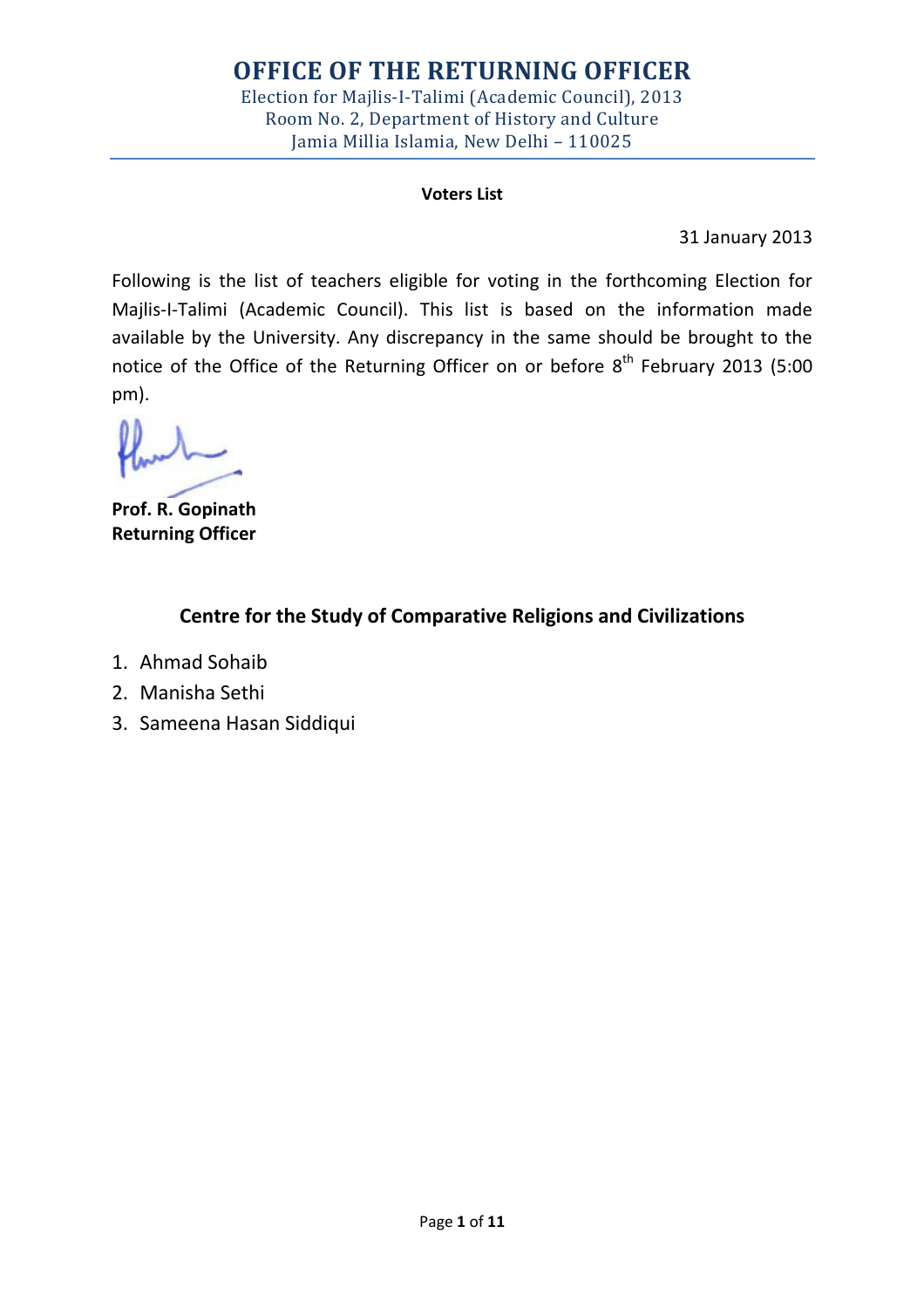Election for Majlis-I-Talimi (Academic Council), 2013 Room No. 2, Department of History and Culture Jamia Millia Islamia, New Delhi – 110025

#### Voters List

### Dr. K.R. Narayanan Centre for Dalit and Minorities Studies

- 1. Arvind Kumar
- 2. Azra Razzack
- 3. Meher Fatima Hussain
- 4. Mohammad Mujtaba Khan
- 5. Narender Kumar
- 6. Padmanabh Samarendra
- 7. Prashant Negi
- 8. Rahul Ramagundam
- 9. Sabiha Hussain
- 10.Shaikh Mujibur Raheman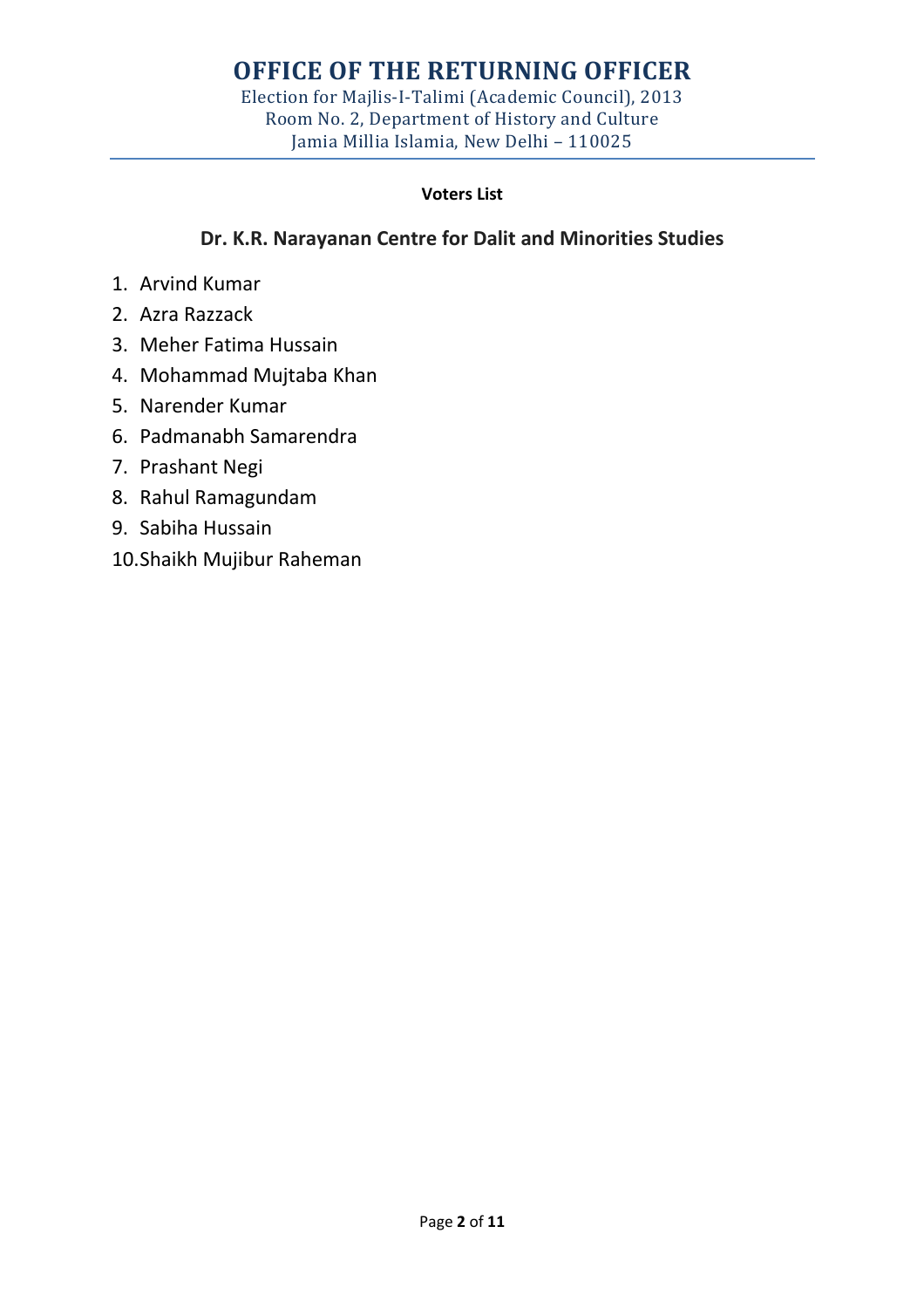Election for Majlis-I-Talimi (Academic Council), 2013 Room No. 2, Department of History and Culture Jamia Millia Islamia, New Delhi – 110025

#### Voters List

### Centre for Jawaharlal Nehru Studies

- 1. Archana Prasad
- 2. Shakti Kak
- 3. Velayutham Saravanan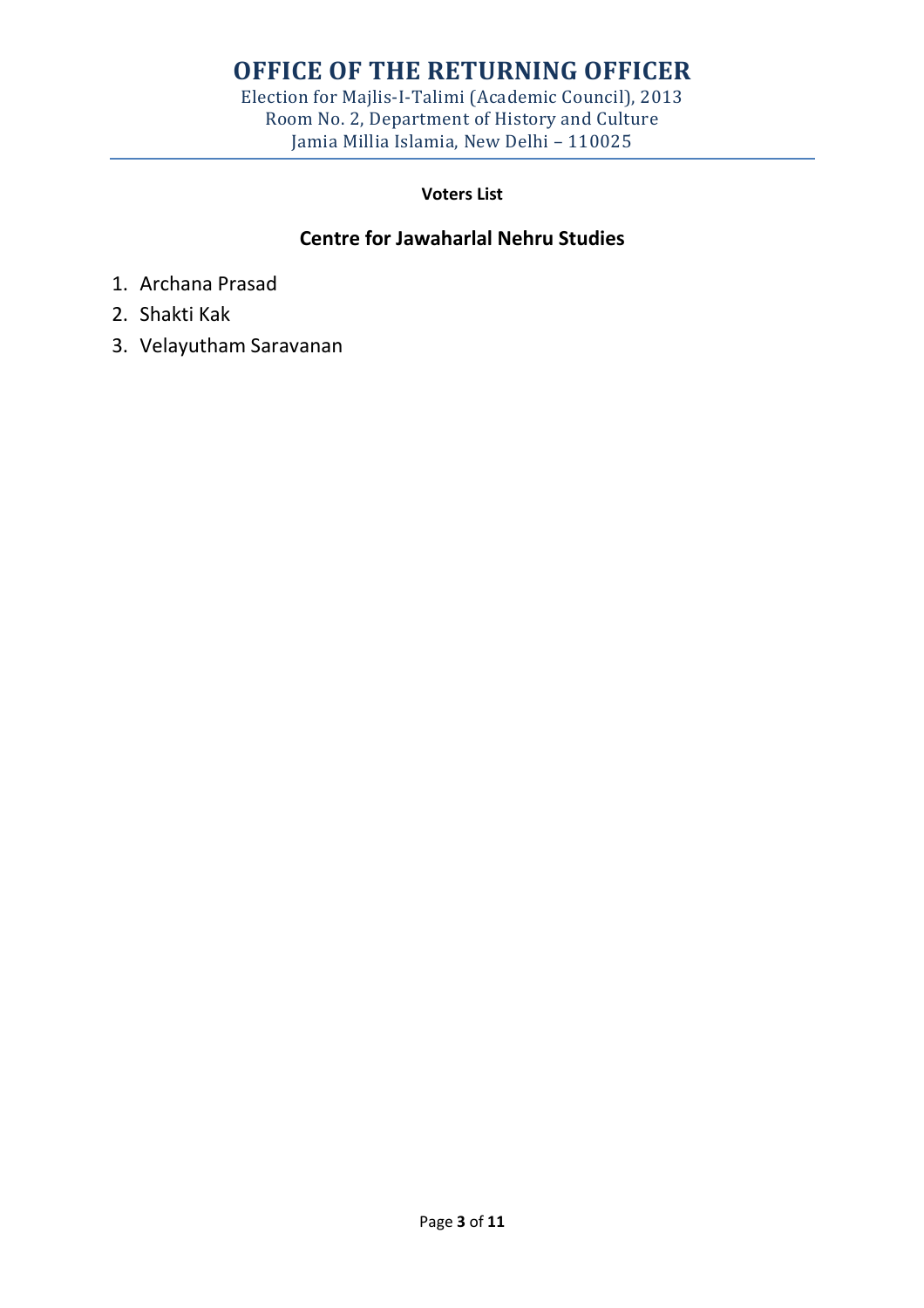Election for Majlis-I-Talimi (Academic Council), 2013 Room No. 2, Department of History and Culture Jamia Millia Islamia, New Delhi – 110025

#### Voters List

### MMA Jauhar Academy of International Studies

- 1. Abuzar Khairi
- 2. Ajay Darshan Behera
- 3. Aliva Mishra
- 4. Bijay Ketan Pratihari
- 5. Ghulam Mohammad Shah
- 6. Jamal Mohammed Moosa
- 7. Mathew Joseph C.
- 8. Mohammad Sohrab
- 9. Mujib Alam
- 10.Nasir Raza Khan
- 11.Rashmi Doraiswamy
- 12.Sabiha Alam
- 13.Sanjoy Hazarika
- 14.Shahid Tasleem
- 15.Veena Sikri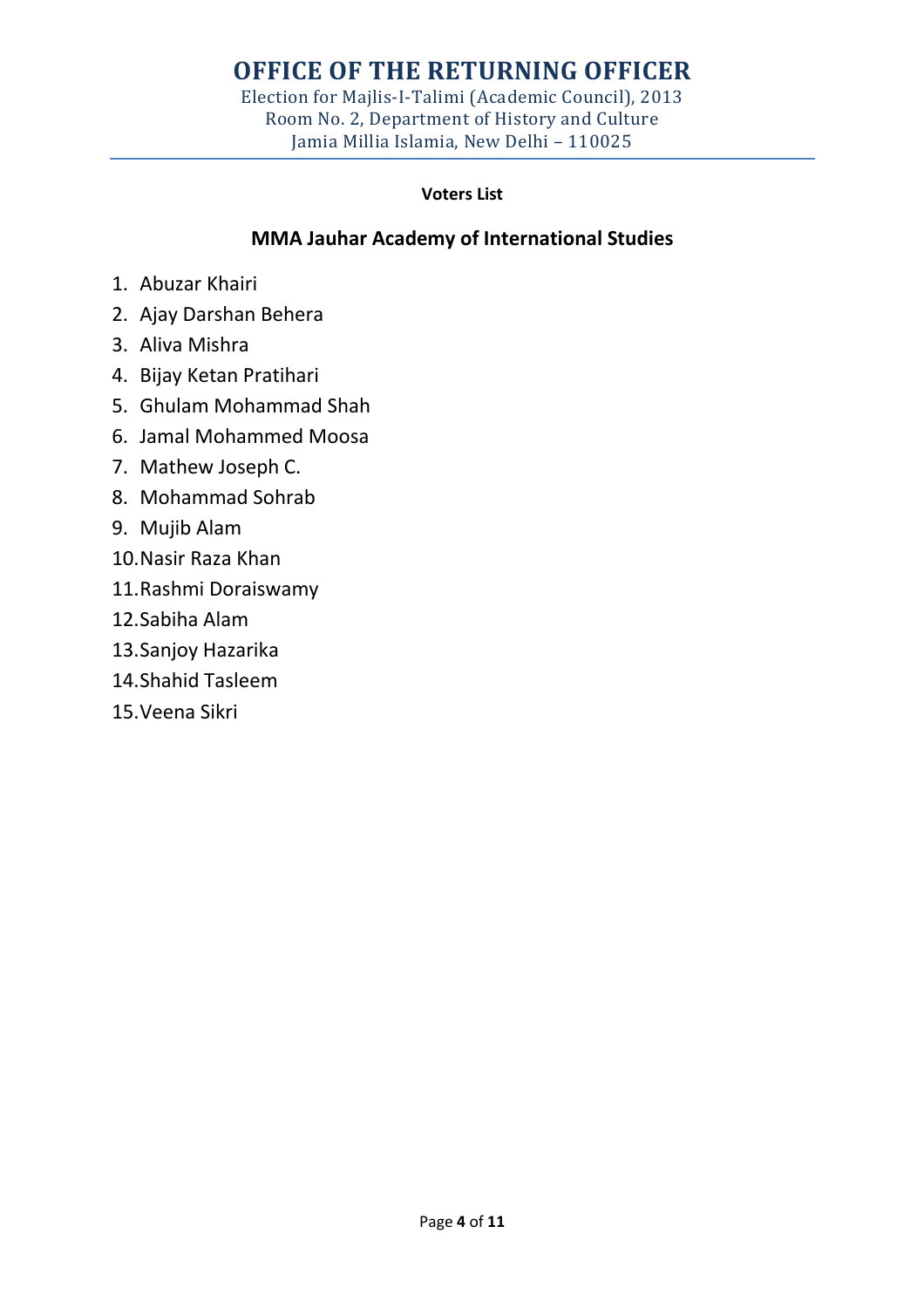Election for Majlis-I-Talimi (Academic Council), 2013 Room No. 2, Department of History and Culture Jamia Millia Islamia, New Delhi – 110025

#### Voters List

## Nelson Mandela Centre for Peace and Conflict Resolution

- 1. Kaushikee
- 2. Sujit Dutta
- 3. Tanveer Fazal
- 4. Tasneem Meenai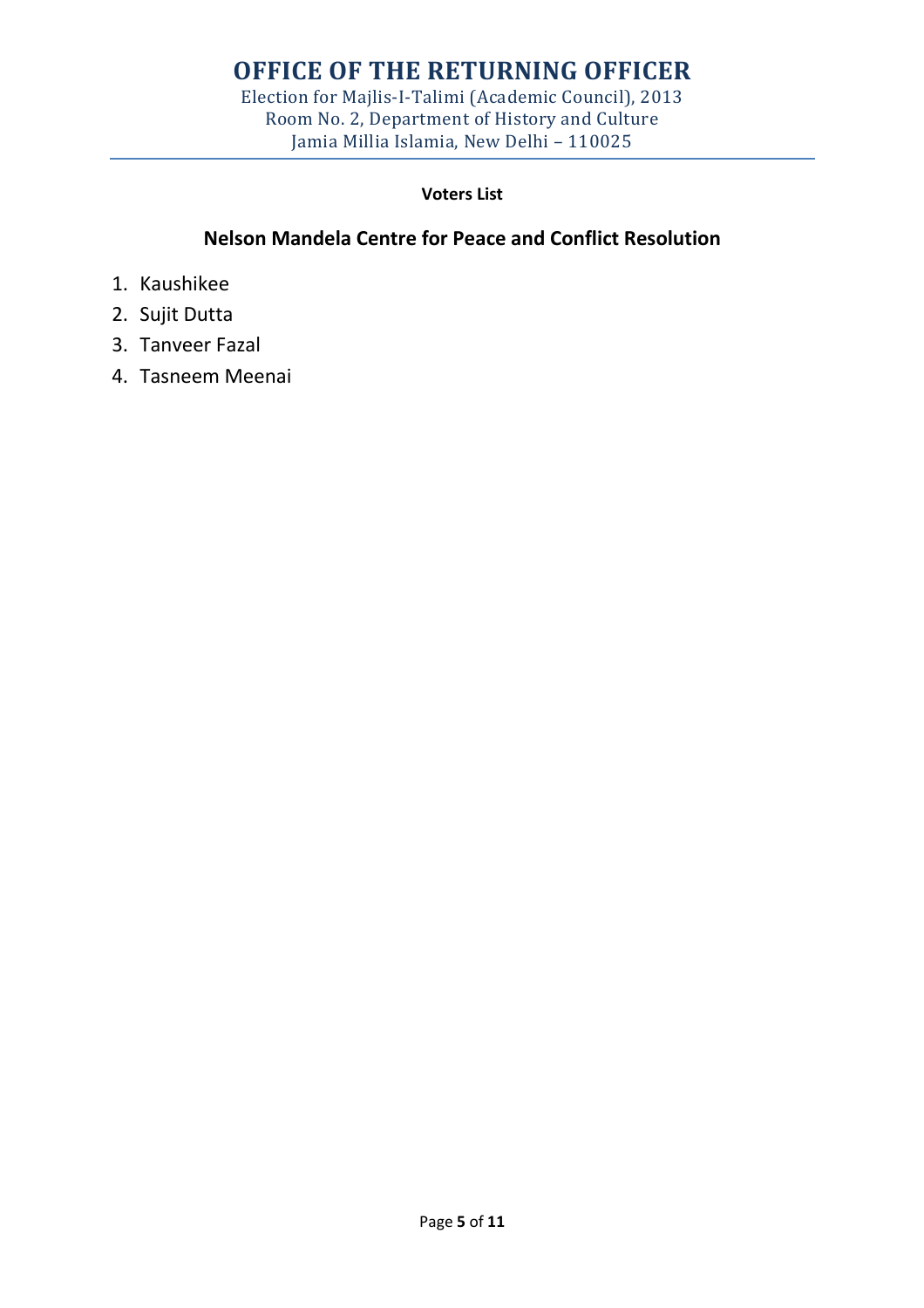Election for Majlis-I-Talimi (Academic Council), 2013 Room No. 2, Department of History and Culture Jamia Millia Islamia, New Delhi – 110025

#### Voters List

## Centre for Physiotherapy and Rehabilitation Sciences

- 1. Jamal Ali Moiz
- 2. Majumi Mohamad Noohu
- 3. Mohammad Ejaz Hussain
- 4. Saurabh Sharma
- 5. Zubia Veqar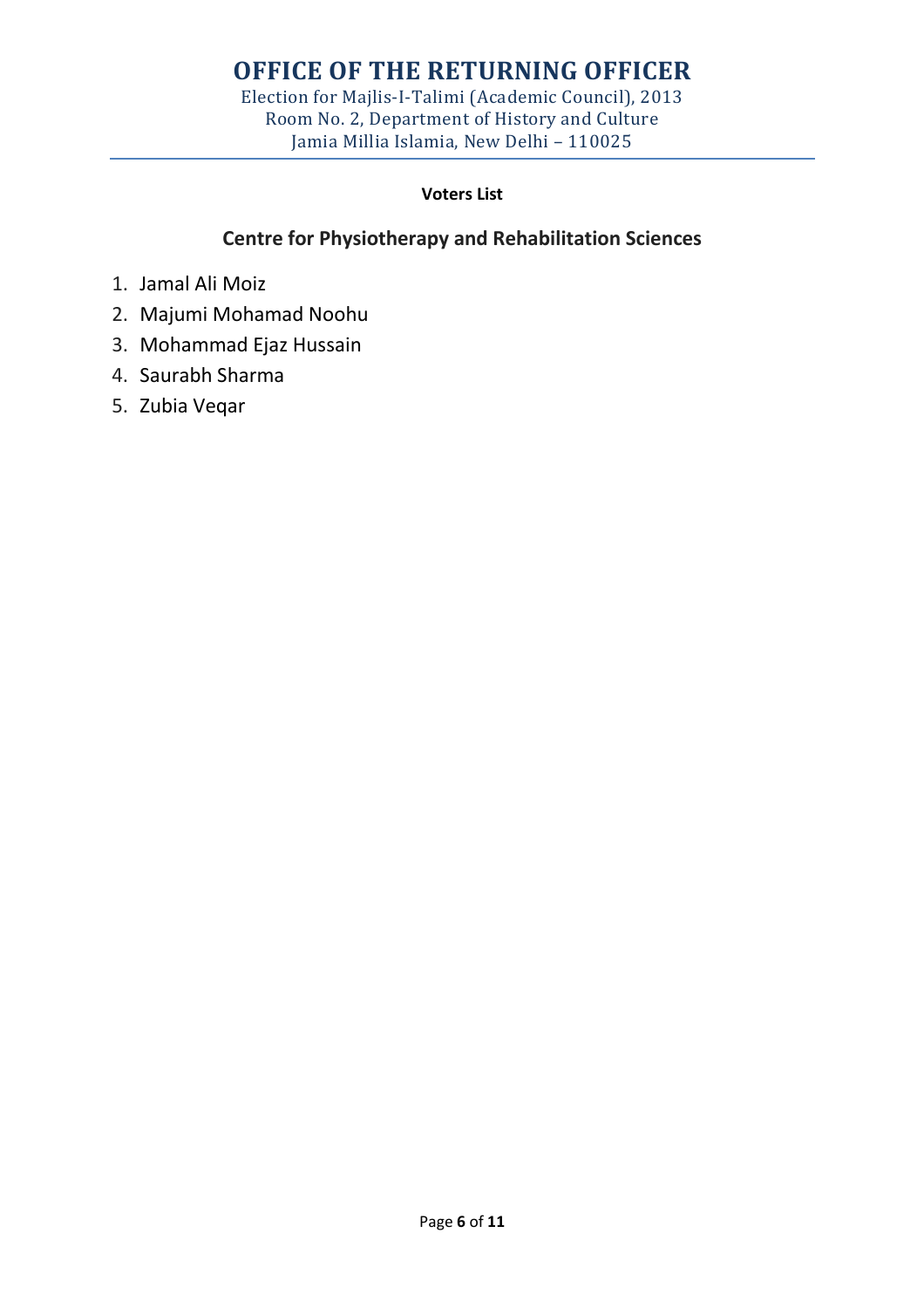Election for Majlis-I-Talimi (Academic Council), 2013 Room No. 2, Department of History and Culture Jamia Millia Islamia, New Delhi – 110025

#### Voters List

### Centre for European and Latin American Studies

- 1. Ajay Kumar Prasad
- 2. Mohammad Faizullah Khan
- 3. Noorin Khan
- 4. Rohit Bajaj
- 5. Shubhada Kaul
- 6. Sonya Surabhi Gupta]
- 7. Sumana Jha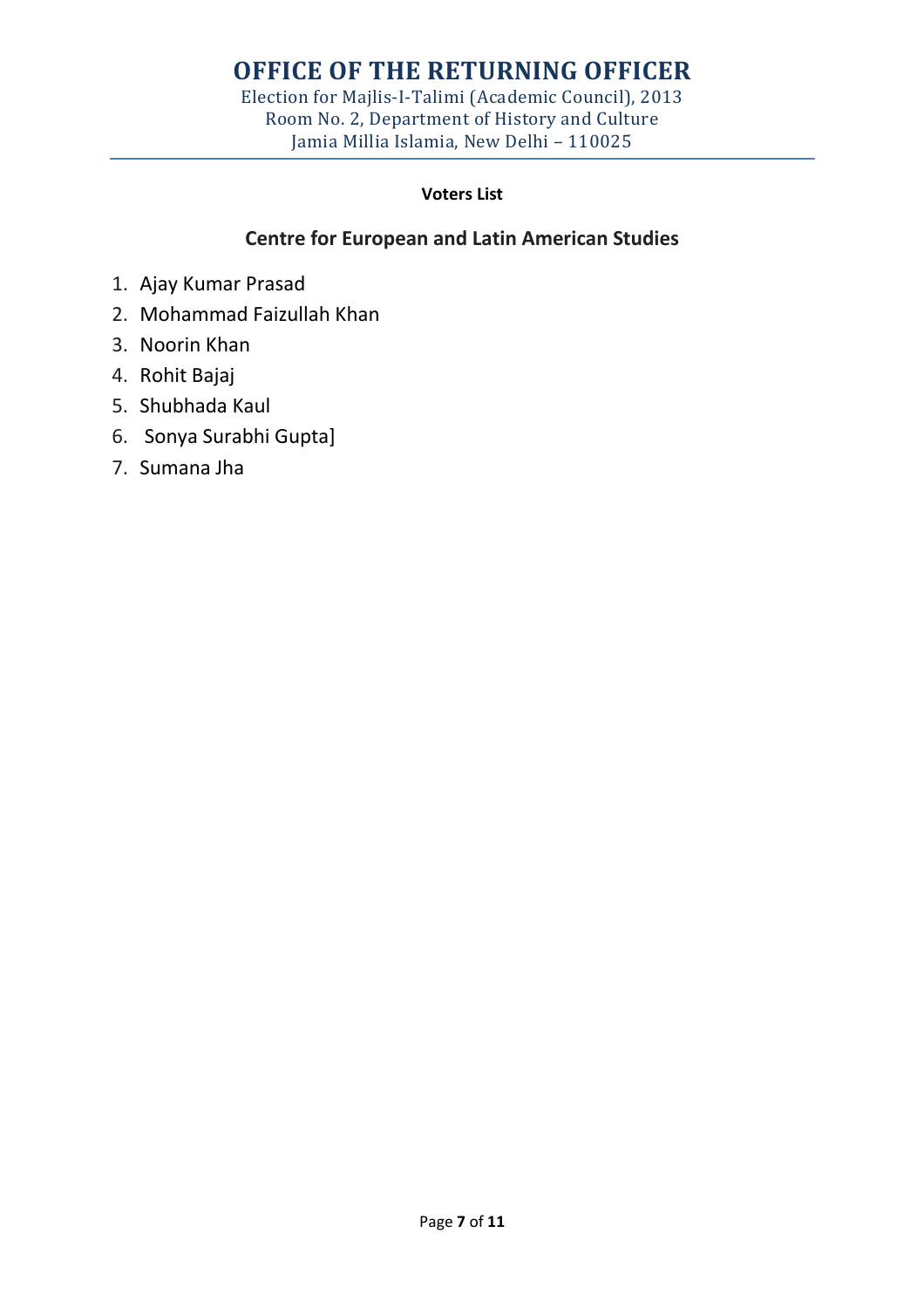Election for Majlis-I-Talimi (Academic Council), 2013 Room No. 2, Department of History and Culture Jamia Millia Islamia, New Delhi – 110025

#### Voters List

### Centre for West Asian Studies

- 1. Anwar Alam
- 2. Hemayun Akhtar Nazmi
- 3. Javed Ahmad Khan
- 4. Mulamparambil Hussain Ilias
- 5. Sameena Hameed
- 6. Shahid Jamal Ansari
- 7. Sujata Ashwarya Cheema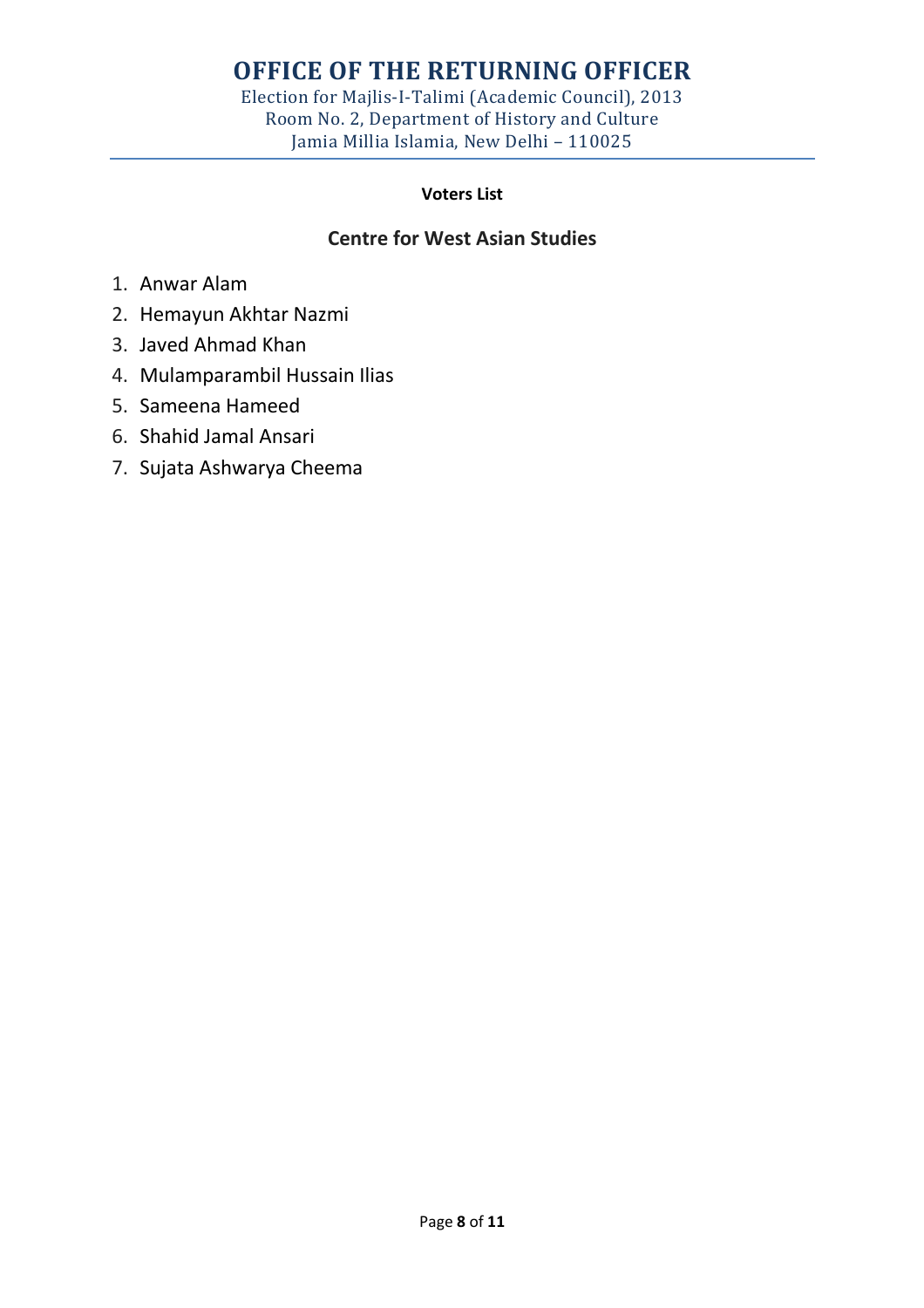Election for Majlis-I-Talimi (Academic Council), 2013 Room No. 2, Department of History and Culture Jamia Millia Islamia, New Delhi – 110025

#### Voters List

### Centre for Management Studies

- 1. Amirul Hasan Ansari
- 2. Furqan Qamar
- 3. Kavita Chauhan
- 4. M. Amin Usta
- 5. Pankaj Kumar Gupta
- 6. Rachna Kishor Gedam
- 7. Rahela Farooqi
- 8. Saif Siddiqui
- 9. Saiyed Wajid Ali
- 10.Sunayana
- 11.Taufeeque Ahmad Siddiqui
- 12.Veeramani S.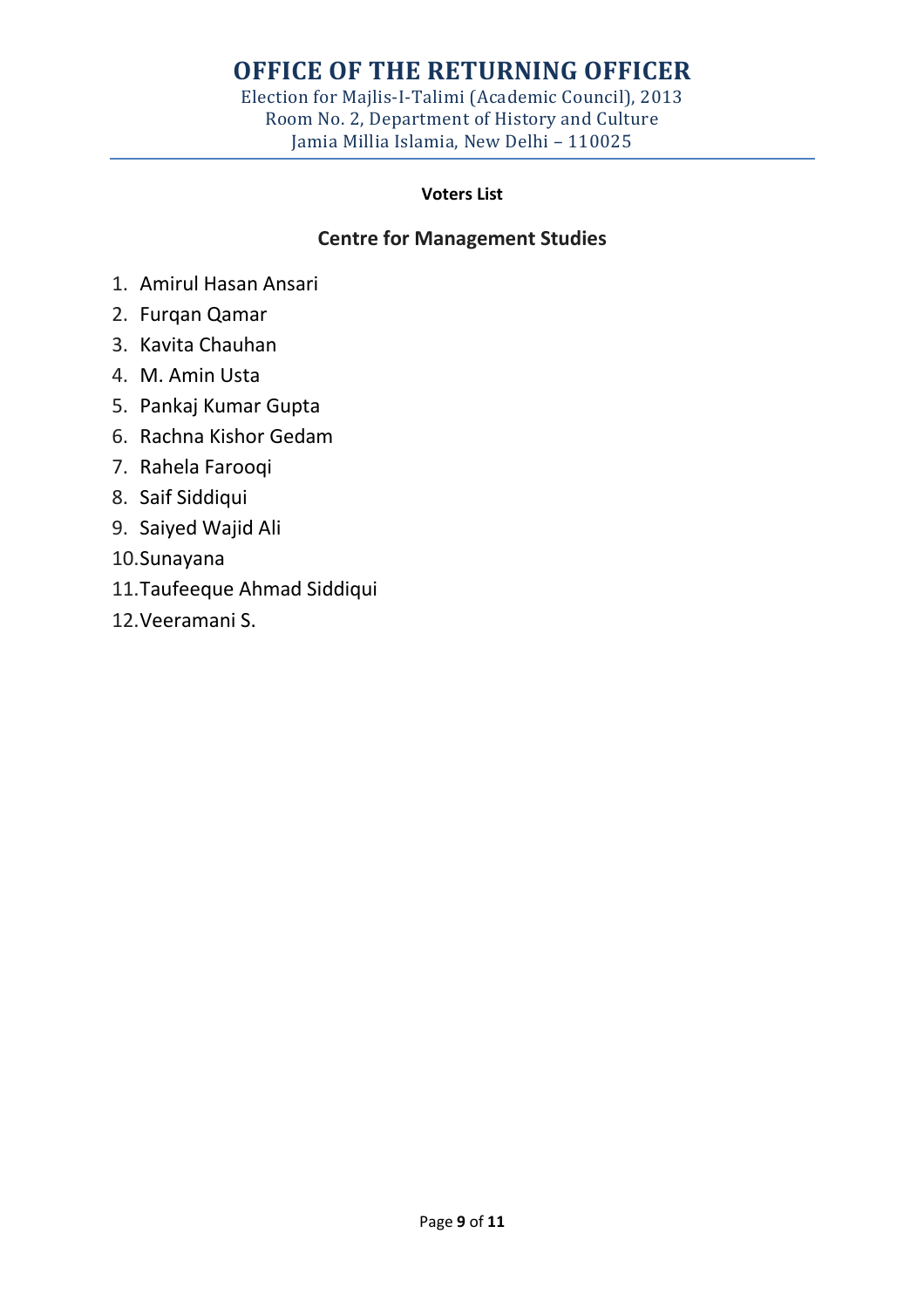Election for Majlis-I-Talimi (Academic Council), 2013 Room No. 2, Department of History and Culture Jamia Millia Islamia, New Delhi – 110025

#### Voters List

### A.J.K. Mass Communication Research Centre

- 1. Ambarien Al Qadar
- 2. Atul Sinha
- 3. B Diwakar
- 4. Farhat Basir Khan
- 5. Fathima N
- 6. Ghyasur Rahman Syed
- 7. Krishna Sankar Kusuma
- 8. Mateen Ahmad
- 9. Mohammad Kasim
- 10.Mohammad Obaid Siddiqui
- 11.Naazish Husaini
- 12.Pragati Bhalla
- 13.Sabina Gadihoke
- 14.Sabina Kidwai
- 15.Saumya Bharti Verma
- 16.Shaibani Azam
- 17.Shohini Ghosh
- 18.Sohail Akbar
- 19.Sonali Sharma
- 20.Suresh Kumar Verma